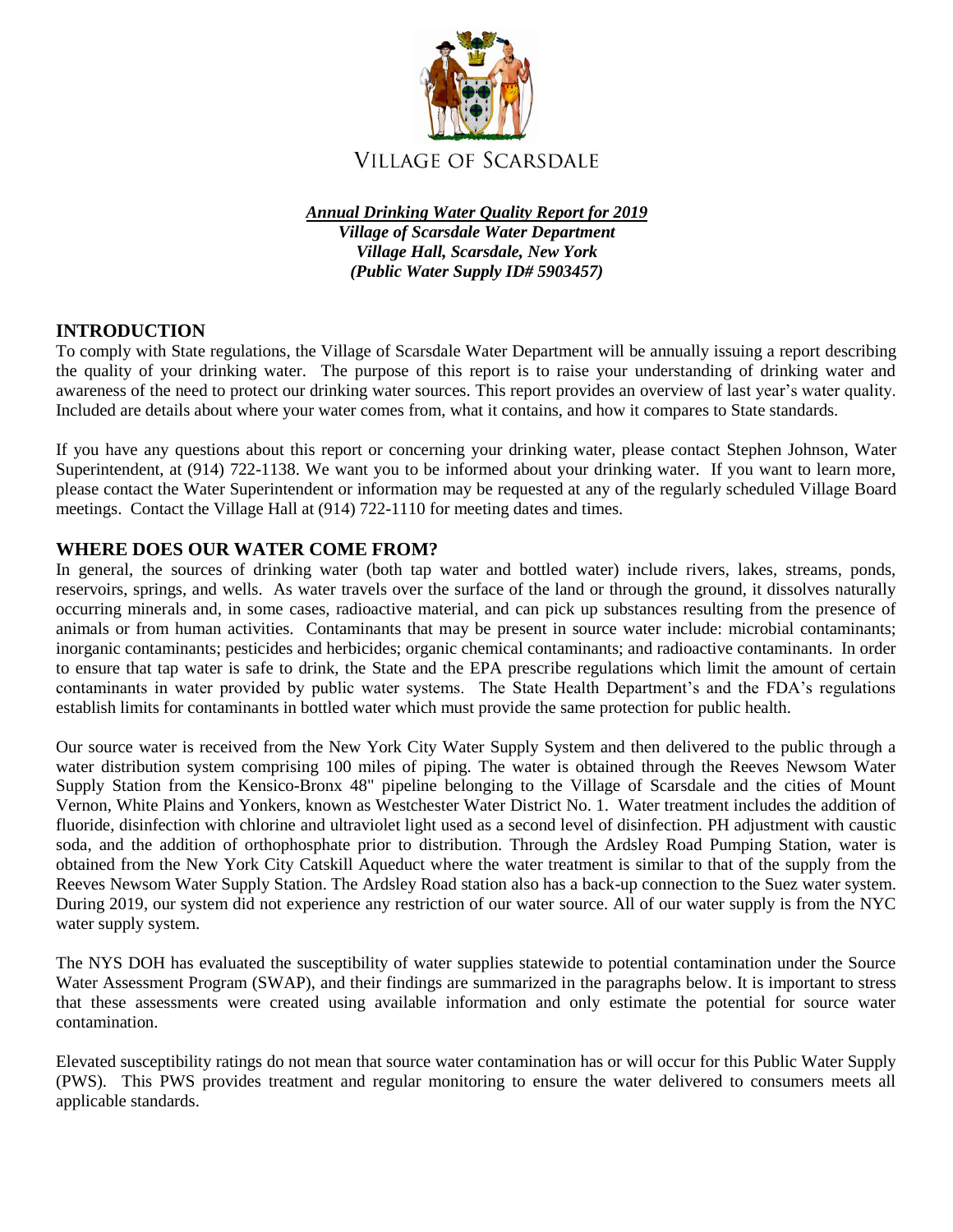Scarsdale obtains water from the New York City water supply system. Water comes from the Catskill/Delaware watersheds west of the Hudson River. The New York City Department of Environmental Protection (DEP) implements a series of programs to evaluate and protect source water quality within these watersheds. Their efforts focus on three important program areas: the enforcement of strengthened Watershed Rules and Regulations; the acquisition and protection of watershed lands; and implementation partnership programs that target specific sources of pollution in the watersheds.

Due to these intensive efforts, the SWAP methodologies applied to the rest of the state were not applied for this PWS. Additional information on the water quality and protection efforts in these New York City watersheds can be found at NYCDEP's web site www.nyc.gov/html/dep/html/watershed\_protection/index.shtml.

Specifically, Scarsdale obtains its water from the Catskill/Delaware watersheds west of the Hudson. The reservoirs in this mountainous rural area are relatively deep with little development along their shorelines. The main water quality concerns associated with land cover is agriculture, which can contribute microbial contaminants, pesticides, and algae producing nutrients. There are also some potential contamination concerns associated with residential lands and associated wastewater discharges. However, advanced treatments which reduce contaminants are in place for most of these discharges. There are also a number of other discrete facilities, such as landfills, chemical bulk storages, etc. that have the potential to impact local water quality, but large significant water quality problems associated with these facilities are unlikely due to the size of the watershed and surveillance and management practices.

## **FACTS AND FIGURES**

The Scarsdale Water System is owned and operated by the Village of Scarsdale. Water Service is provided to the Village of Scarsdale, Eastchester Water District No. 1 and some homes in Mamaroneck, New Rochelle and Greenburgh. Our water system serves an estimated population of 20,608 through 5,800 service connections. The total water delivered in 2019 was 1.032 billion gallons. The daily average of water treated and pumped into the distribution system was 2.80 million gallons per day. Our highest single day was 6.30 million gallons.

The amount of water delivered to customers, (metered), was 879.88 million gallons. This leaves the total for unbilled water, (formerly known as unaccounted for water) at 152.5 million gallons, (14.8% of the total amount delivered). Unbilled water is a result of many factors. Losses arise from ruptured water mains, hydrants struck by automobiles, service line leaks, fire protection and training, testing of water meters, use of unmetered water for construction purposes and the unmetered water used for flushing water mains. In 2019 water customers were charged \$3.50 per 100 cubic feet, (or \$4.67 per 1,000 gallons), for water used up to 5000 cu ft per quarter and \$10.50 per 100 cubic feet, (or \$14.02 per 1,000 gallons), for water used above 5000 cu ft. per quarter. The annual average water charge per user was \$1,306.00. During 2019 the Scarsdale Water Department personnel conducted 4597 service calls, replaced 410 meters, installed 518 remote radio meter reading units, repaired 35 water main or service leaks, made 21 service taps and replaced or repaired 17 fire hydrants.

## **ARE THERE CONTAMINANTS IN OUR DRINKING WATER?**

As the State regulations require, we routinely test your drinking water for numerous contaminants. These contaminants include: total coliform, turbidity, inorganic compounds, nitrate, nitrite, lead and copper, volatile organic compounds, total trihalomethanes, haloacetic acids, and synthetic organic compounds. Some of the compounds we analyzed for were detected in your drinking water; however, these contaminants were detected below the level allowed by the State. The table presented below depicts which compounds were detected in your drinking water. The State allows us to test for some contaminants less than once per year because the concentrations of these contaminants do not change frequently. Some of our data, though representative, are more than one year old.

It should be noted that all drinking water, including bottled drinking water, may be reasonably expected to contain at least small amounts of some contaminants. The presence of contaminants does not necessarily indicate that water poses a health risk. More information about contaminants and potential health effects can be obtained by calling the EPA's Safe Drinking Water Hotline (800-426-4791) or the Westchester County Health Department at (914) 813-5000.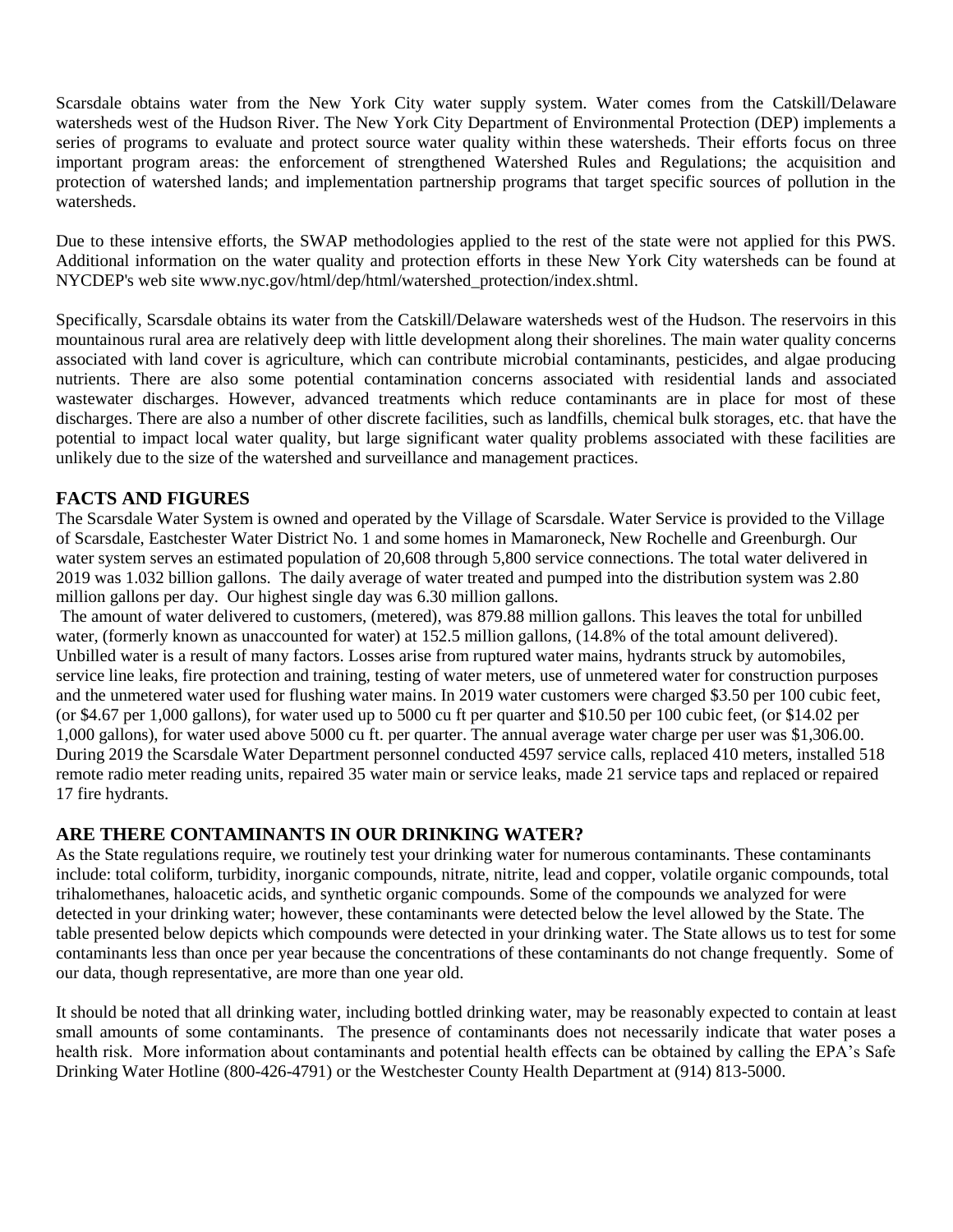#### **TABLE OF DETECTED CONTAMINANTS:**

| Contaminant<br><b>Microbiological Contaminants</b>                                       | Violation<br>Yes/No | Date of<br>Sample    | Level Detected<br>(Average)<br>(Range) | Unit<br>Measure-<br>ment           | <b>MCLG</b> | Regulatory<br>Limit<br>(MCL, TT or AL) | Likely Source of<br>Contamination                                                                       |
|------------------------------------------------------------------------------------------|---------------------|----------------------|----------------------------------------|------------------------------------|-------------|----------------------------------------|---------------------------------------------------------------------------------------------------------|
| Total Coliform (7)                                                                       | N <sub>0</sub>      | 10/19                | 2 positive samples $n/a$               |                                    | n/a         | $TT = 2$ or more<br>Positive samples   | Naturally present in the environment                                                                    |
| <b>Inorganic Chemical Contaminants (Distribution System) Reeves Newsom Pump Station:</b> |                     |                      |                                        |                                    |             |                                        |                                                                                                         |
| Barium                                                                                   | No                  | 01/16/19             | 17.4                                   | $\frac{u g}{l}$                    | 2000        | 2000                                   | Discharge of drilling wastes; Discharge from met<br>refineries; Erosion of natural deposits.            |
| Chloride                                                                                 | N <sub>o</sub>      | 01/16/19             | 15.1                                   | mg/1                               | N/A         | 250                                    | Naturally occurring or indicative of road salt<br>Contamination.                                        |
| Chlorine residual                                                                        | No                  | Daily                | 1.19<br>$0.72 - 1.57$                  | mg/1                               | N/A         | 4                                      | Water additive used to control microbes                                                                 |
| Copper                                                                                   | No                  | 01/16/19             | 5.4                                    | $\frac{u}{g}$                      | 1300        | 1300                                   | Corrosion of household plumbing system;<br>Erosion of natural deposits; leaching wood<br>Preservatives. |
| Fluoride                                                                                 | No                  | Daily                | 0.77<br>$0.22 - 1.34$                  | mg/1                               | N/A         | 2.2                                    | Water Additive which promotes strong teeth                                                              |
|                                                                                          |                     |                      |                                        |                                    |             |                                        | Plastic and fertilizer factories.                                                                       |
| bis(2-Ethylhexy)phthalate No                                                             |                     | 11/12/19             | 0.71                                   | $\frac{u g}{l}$                    | N/A         | 5                                      | Discharge from chemical factories                                                                       |
| Manganese<br>Nickel                                                                      | No<br>No            | 01/16/19<br>01/16/19 | 16.8<br>0.6                            | $\frac{u g}{l}$<br>$\frac{u g}{l}$ | N/A<br>N/A  | 300<br>N/A                             | Naturally occurring; Indicative of landfill<br>Contamination.                                           |
| Nitrate                                                                                  | No                  | 01/16/19             | 0.14                                   | mg/l                               | 10          | 10                                     | Runoff from fertilizer use                                                                              |
| Orthophosphates                                                                          | N <sub>o</sub>      | 12/18/19             | 0.83                                   | mg/1                               | N/A         | N/A                                    | Water additive which reduces water corrosivity                                                          |
| PH                                                                                       | No                  | Daily                | 7.30<br>$6.5 - 7.7$                    | Units                              | N/A         | N/A                                    |                                                                                                         |
| Sodium (5)                                                                               | No                  | 01/16/19             | 10.7                                   | mg/l                               | See note 5  | 20                                     | Naturally occurring; Road salt; Water softeners;<br>Animal waste.                                       |
| Sulfate, Potable                                                                         | No                  | 01/16/19             | 3.94                                   | mg/l                               | N/A         | 250                                    | Erosion of natural deposits<br>Occurring in the soil                                                    |
| Turbidity (1)                                                                            | No                  | Daily                | 0.60<br>$0.36 - 1.04$                  | <b>NTU</b>                         | N/A         | 5                                      | Soil erosion & stream sediments                                                                         |
| Zinc                                                                                     | No                  | 01/16/19             | 2.6                                    | $\frac{u g}{l}$                    | N/A         | 5000                                   | Naturally occurring; Mining waste.                                                                      |

|                                                                                         |                |          | <b>Level Detected</b> | Unit            |      | Regulatory      |                                                                                                          |
|-----------------------------------------------------------------------------------------|----------------|----------|-----------------------|-----------------|------|-----------------|----------------------------------------------------------------------------------------------------------|
|                                                                                         | Violation      | Date of  | (Average)             | Measure-        |      | Limit           | Likely Source of                                                                                         |
| Contaminant                                                                             | Yes/No         | Sample   | (Range)               | ment            | MCLG | (MCL, TT or AL) | Contamination                                                                                            |
| <b>Inorganic Chemical Contaminants (Distribution System) Ardsley Road Pump Station:</b> |                |          |                       |                 |      |                 |                                                                                                          |
| Barium                                                                                  | N <sub>0</sub> | 02/05/19 | 18.5                  | $\frac{u g}{l}$ | 2000 | 2000            | Discharge of drilling waste; Discharge from metal<br>Refineries; Erosion of natural deposits.            |
| Chloride                                                                                | N <sub>o</sub> | 02/05/19 | 14.1                  | mg/1            | N/A  | 250             | Naturally occurring; Indicative of road salt<br>Contamination                                            |
| Cyanide                                                                                 | N <sub>0</sub> | 02/05/19 | 9.6                   | $\frac{u g}{l}$ | 200  | 200             | Discharge from steel/metal factories; Discharge from<br>Plastic and fertilizer factories.                |
| Chlorine residual                                                                       | No             | Daily    | 0.99<br>$0.03 - 1.82$ | mg/1            | N/A  | 4               | Water additive used to control microbes                                                                  |
| Copper                                                                                  | No             | 02/05/19 | 3.1                   | $\frac{u g}{l}$ | 1300 | 1300            | Corrosion of household plumbing systems;<br>Erosion of natural deposits; Leaching wood<br>Preservatives. |
| Fluoride                                                                                | N <sub>o</sub> | Daily    | 0.69<br>$0.2 - 1.03$  | mg/1            | N/A  | 2.2             | Water Additive which promotes strong teeth                                                               |
| Manganese                                                                               | N <sub>o</sub> | 02/05/19 | 13.7                  | $\frac{u g}{l}$ | N/A  | 300             | Naturally occurring; Indicative of landfill                                                              |
| Nickel                                                                                  | N <sub>o</sub> | 02/05/19 | 0.34                  | $\frac{u g}{l}$ | NA   | N/A             | Contamination.                                                                                           |
| Nitrate                                                                                 | No             | 02/05/19 | 0.22                  | mg/l            | 10   | 10              | Runoff from fertilizer use                                                                               |

Orthophosphates No  $10/15/19$  0.80 mg/l N/A N/A<br>PH No Daily 7.32 Units N/A N/A PH No Daily 7.32 Units N/A N/A 6.30-8.70

Likely Source of Contamination aturally present in the environment bischarge of drilling wastes; Discharge from metal refineries; Erosion of natural deposits. laturally occurring or indicative of road salt Contamination. Vater additive used to control microbes orrosion of household plumbing system; rosion of natural deposits; leaching wood Preservatives. Vater Additive which promotes strong teeth astic and fertilizer factories. bischarge from chemical factories aturally occurring; Indicative of landfill<br>Contamination. unoff from fertilizer use <sup>7</sup>ater additive which reduces water corrosivity

| Discharge of drilling waste; Discharge from metal    |
|------------------------------------------------------|
| Refineries; Erosion of natural deposits.             |
| Naturally occurring; Indicative of road salt         |
| Contamination                                        |
| Discharge from steel/metal factories; Discharge from |
| Plastic and fertilizer factories.                    |
| Water additive used to control microbes              |
| Corrosion of household plumbing systems;             |
| Erosion of natural deposits; Leaching wood           |
| Preservatives.                                       |
| Water Additive which promotes strong teeth           |
| Naturally occurring; Indicative of landfill          |
| Contamination.                                       |
| Runoff from fertilizer use                           |
| Water additive which reduces water corrosivity       |
|                                                      |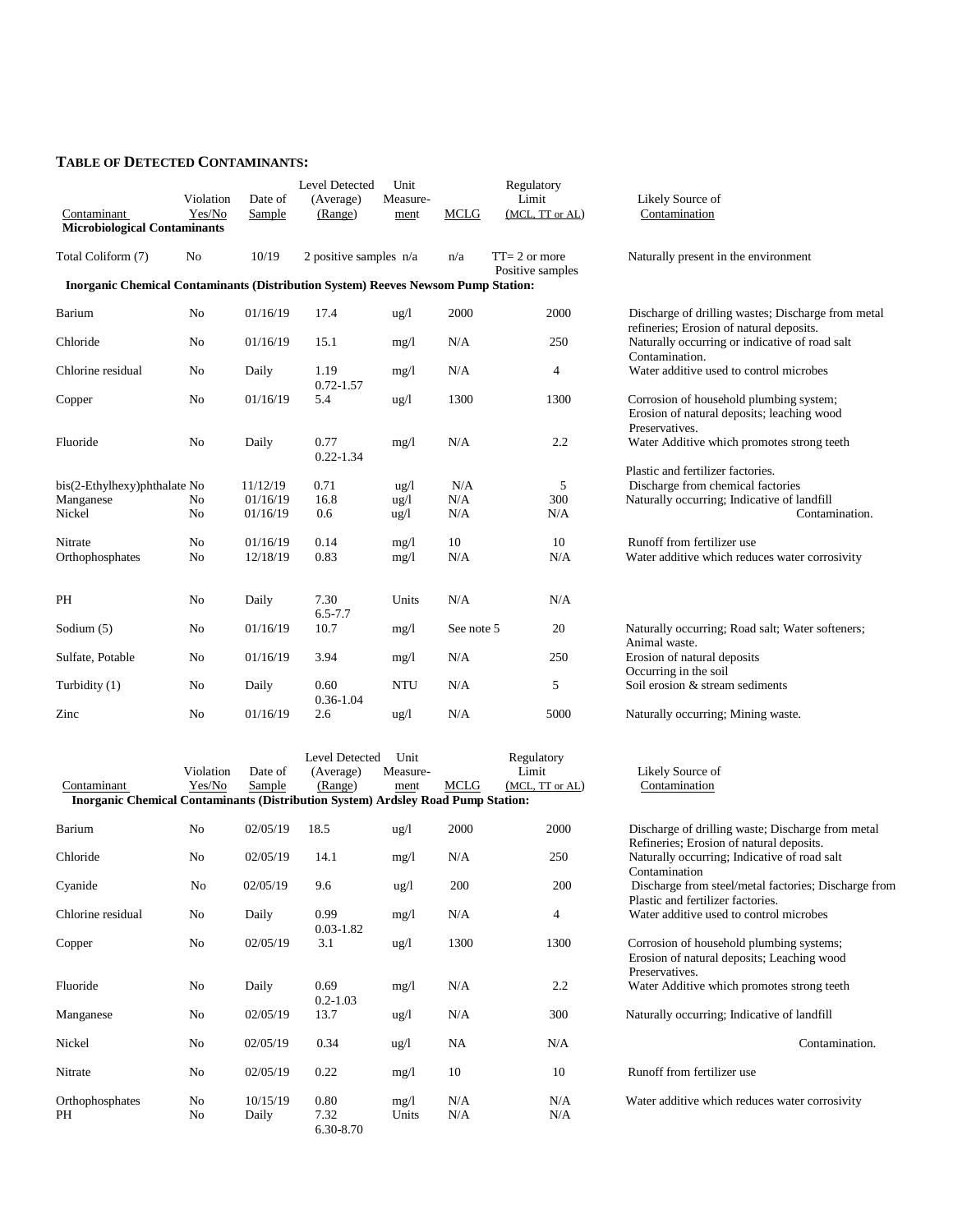| Sodium (5)<br>Animal | No | 02/05/19 | 11.6                  | mg/l | See note 5 | 20 | Naturally occurring; Road salt; Water softeners; |
|----------------------|----|----------|-----------------------|------|------------|----|--------------------------------------------------|
|                      |    |          |                       |      |            |    | Animal waste.                                    |
| Turbidity (1)        | No | Dailv    | 0.73<br>$0.47 - 1.03$ | NTU  | N/A        |    | Soil erosion & stream sediments                  |

|                                                                                                    |         |                |                           | Lead & Copper Contaminant - System Wide Sampling – (every three years in the Distribution System): |                 |              |                         |                             |                                                                                                                                                                |
|----------------------------------------------------------------------------------------------------|---------|----------------|---------------------------|----------------------------------------------------------------------------------------------------|-----------------|--------------|-------------------------|-----------------------------|----------------------------------------------------------------------------------------------------------------------------------------------------------------|
|                                                                                                    |         |                |                           | <b>Level Detected</b>                                                                              | Unit            |              | Regulatory              | Samples above               |                                                                                                                                                                |
|                                                                                                    | Samples | Violation      | Date of                   | (Average)                                                                                          | Measure-        |              | Limit                   | AL                          |                                                                                                                                                                |
| Contaminant                                                                                        | Taken   | Yes/No         | Sample                    | (Range)                                                                                            | ment            | MCLG         | (MCL, TT or AL) (Range) |                             |                                                                                                                                                                |
| Lead $(3)$                                                                                         | 30      | N <sub>o</sub> | $06 - 08/18$              | 3.8                                                                                                | $\frac{u g}{l}$ | $\mathbf{0}$ | 15                      | $\mathbf{0}$                | Corrosion of household plumbing systems;                                                                                                                       |
|                                                                                                    |         |                |                           | $<$ LOQ $-$ 8.6                                                                                    |                 |              |                         |                             | Erosion of natural deposits.                                                                                                                                   |
| Copper $(2)$                                                                                       | 30      | No             | $06 - 08/18$              | 277<br>$2.7 - 382$                                                                                 | $\frac{u g}{l}$ | 1300         | 1300                    | $\mathbf{0}$                | Corrosion of household plumbing systems;<br>Erosion of natural deposits; Leaching wood<br>Preservatives                                                        |
| <b>Organic Chemical Contaminants (Distribution System):</b>                                        |         |                |                           |                                                                                                    |                 |              |                         |                             |                                                                                                                                                                |
| Total Trihalomethanes – Quarterly Stage 2 DBP Sampling (4)                                         |         |                |                           |                                                                                                    |                 |              |                         |                             |                                                                                                                                                                |
|                                                                                                    |         | No.            | Jan Apr. Jul. Oct<br>2019 | 45<br>$21 - 44$                                                                                    | $\frac{u g}{l}$ | N/A          | 80                      |                             | By-product of drinking water disinfection needed<br>to kill harmful organisms. TTHMs are formed when<br>Source water contains large amounts of organic matter. |
| Haloacetic Acids – Quarterly & Stage 2 DBP Sampling $(4)$                                          |         |                |                           |                                                                                                    |                 |              |                         |                             |                                                                                                                                                                |
|                                                                                                    |         | No.            | Jan Apr. Jul. Oct<br>2019 | 43<br>$22 - 53$                                                                                    | $\frac{u g}{l}$ | N/A          | 60                      |                             | By-product of drinking water disinfection                                                                                                                      |
| needed to kill harmful organisms.<br>Radiological Contaminants (Source Water – Kensico Reservoir): |         |                |                           |                                                                                                    |                 |              |                         |                             |                                                                                                                                                                |
|                                                                                                    |         |                |                           |                                                                                                    |                 |              |                         |                             |                                                                                                                                                                |
| Gross Alpha Particle                                                                               |         | N <sub>o</sub> | 10/15/13                  | 0.92                                                                                               | pci/l           | N/A          | 15                      |                             | Decay of natural deposits & manmade emissions                                                                                                                  |
| Gross Beta Particle                                                                                |         | N <sub>o</sub> | 10/15/13                  | 0.69                                                                                               | pci/l           | N/A          | 50(6)                   | Erosion of natural deposits |                                                                                                                                                                |
| Combined Radium 226<br>and Radium 228                                                              |         | N <sub>0</sub> | 10/15/13                  | 0.52                                                                                               | pci/l           | N/A          | 5                       | Erosion of natural deposits |                                                                                                                                                                |

#### **Notes:**

1 – Turbidity is a measure of the cloudiness of the water. We test it because it is a good indicator of water quality. High turbidity can hinder the effectiveness of disinfectants. Our highest single turbidity measurement in the distribution system for the year occurred on 03/03/18, (1.42 NTU). State regulations require that turbidity must always be below 5 NTU.

 $2 -$  The level presented represents the 90<sup>th</sup> percentile of the 30 sites tested. A percentile is a value on a scale of 100 that indicates the percent of a distribution that is equal to or below it. The 90<sup>th</sup> percentile is equal to or greater than 90% of the copper values detected at your water system. In this case, thirty samples were collected at your water system and the 90<sup>th</sup> percentile value was the 27th value which was 0.277 mg/l. The action level for copper was not exceeded at any of the sites tested. The highest copper value was 0.382 mg/l.

 $3$  – The level presented represents the 90<sup>th</sup> percentile of the 30 sites tested. A percentile is a value on a scale of 100 that indicates the percent of a distribution that is equal to or below it. The 90<sup>th</sup> percentile is equal to or greater than 90% of the lead values detected at your water system. In this case, thirty samples were collected at your water system and the  $90<sup>th</sup>$  percentile value was the 27th value which was 3.8 ug/l.. the highest lead value was 8.6 ug/l.

4 – This level represents the average of 16 samples taken during the year. Highest locational average level was 44.75 ug/l with a range of 31.75 - 44.75 ug/l for Trihalomethanes. Highest locational average level was 44.00 ug/l with a range of 29.25 - 44.00 ug/l for Haloacetic Acids.

5 - Water containing more than 20 mg/l of sodium should not be used for drinking by people on severely restricted diets. Water containing more than 270 mg/l of sodium should not be used for drinking by people on moderately restricted sodium diets.

6 – The State considers 50 pci/L a level of concern for beta particles.

 7- Since we had 2 total coliform-positive routine/repeat samples in the same month , we triggered a Level 1 assessment. This assessment is to assess the coliform contamination and take corrective action against sanitary defects in the water system.

#### **Definitions:**

*Maximum Contaminant Level* **(**MCL): The highest level of a contaminant that is allowed in drinking water. MCLs are set as close to the MCLGs as feasible.

*Maximum Contaminant Level Goal* (MCLG): The level of a contaminant in drinking water below which there is no known or expected risk to health. MCLGs allow for a margin of safety.

*Maximum Residual Disinfectant Level* (MRDL): The highest level of a disinfectant allowed in drinking water. There is convincing evidence that addition of a disinfectant is necessary for control of microbial contaminants.

*Action Level* **(**AL): The concentration of a contaminant which, if exceeded, triggers treatment or other requirements which a water system must follow.

*Treatment Technique* (TT): A required process intended to reduce the level of a contaminant in drinking water.

*Nephelometric Turbidity Unit* (NTU): A measure of the clarity of water. Turbidity in excess of 5 NTU is just noticeable to the average person. *Milligrams per liter* (mg/l): Corresponds to one part of liquid in one million parts of liquid (parts per million - ppm).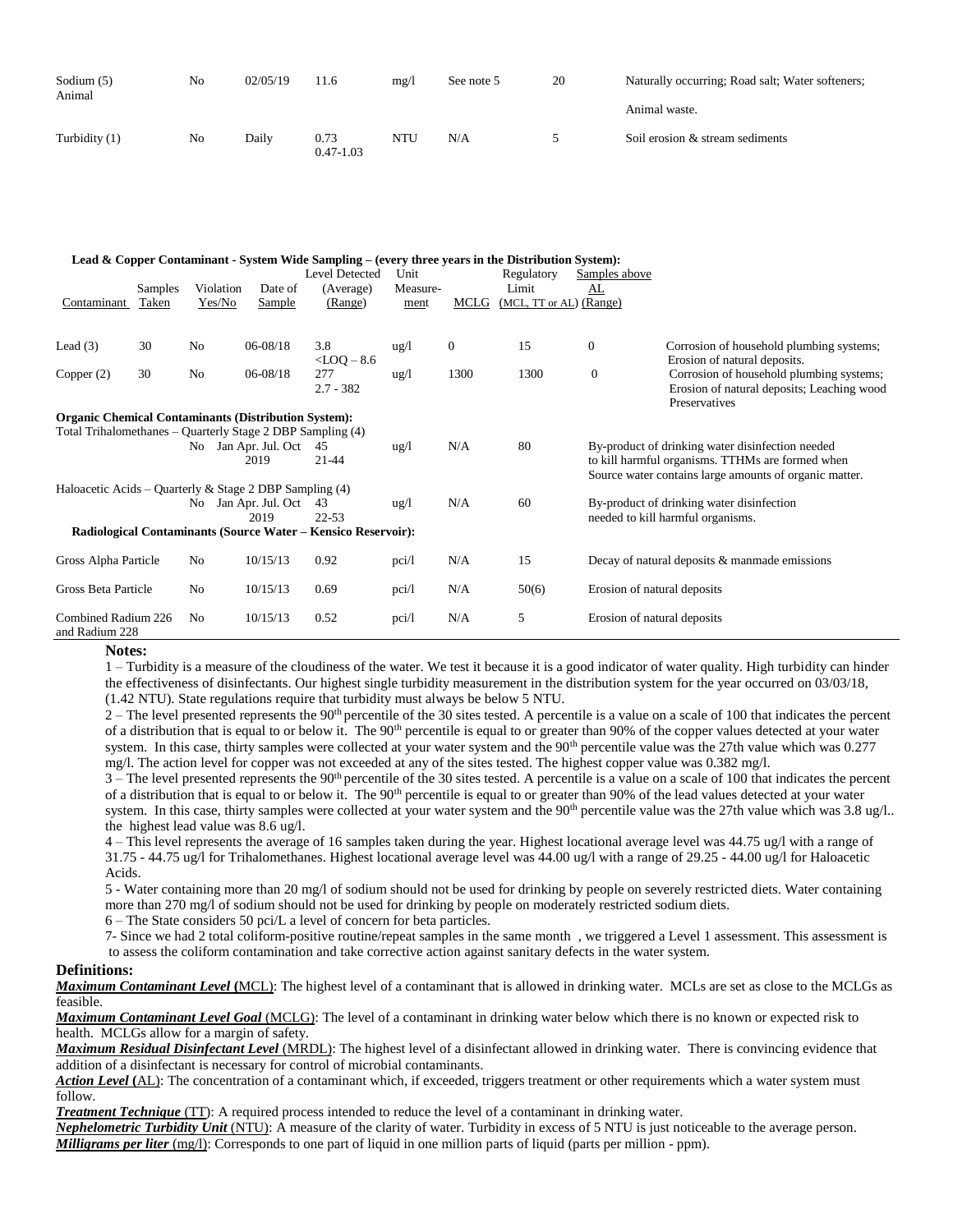*Micrograms per liter* (ug/l): Corresponds to one part of liquid in one billion parts of liquid (parts per billion - ppb). *Picocuries per liter* (pCi/L): A measure of the radioactivity in water. *LOQ:* Limit of quantitation.

The table shows that we triggered a Level 1 assessment for total coliform in October 2019 by having 2 positive samples. Coliforms are bacteria That are naturally present in the environment and are used as an indicator that other, potentially harmful waterborne pathogens may be present or that a potential pathway exists through which contamination may enter the drinking water distribution system. We found coliforms indicating the need to look for potential problems in the water treatment or distribution. When this occurs, we are required to conduct assessment(s) to identify problems that were during these assessments. As a result from our assessment we determine that the problem was at one of our test sites in the distribution system. The problem has been corrected. Total coliform was not detected in additional samples. It should be noted that E. Coli, associated with human and animal fecal waste, was not detected in any of the samples.

According to State regulations, we are required to routinely monitor drinking water for various contaminants. Drinking water is tested for inorganic and organic contaminants, trihalomethanes, and coliform bacteria. Contaminants detected are included in the Table of Detected Contaminants. Contaminants we analyzed for but did not detect were:

E.coli bacteria, Arsenic, Chromium, Mercury, Selenium, Antimony, Beryllium, Thallium, Nitrite, Vanadium, Silver, Cobalt, Boron, Molybdenum, Lead, Bromoform, Dibromochloromethane, Vinyl Chloride, Benzene, Bromobenzene, Bromochloromethane, Bromomethane, N-butylbenzene, Secbutylbenzene, Tert-butylbenzene, Carbon tetrachloride, Chlorobenzene, Chloroethane, Chloromethane, 2-chlorotoluene, 4-chlorotoluene, Dibromomethane, 1,2-dichlorobenzene, 1,3-dichlorobenzene, 1,4-dichlorobenzene, dichlorodifluoromethane, 1,1-dichloroethane, 1,2-dichloroethane, 1,1-dichloroethene, Cis-1,2-dichloroethene, Trans-1,2-dichloroethene, 1,2-dichloropropane, 1,3-dichloropropane, 2,2-dichloropropane, 1,1 dichloropropene, Cis-1,3-dichloropropene, Trans-1,3-dichloropropene, Ethylbenzene, Hexachlorobutadiene, Isopropylbenzene, P-isopropyltoluene, Methylene chloride, N-propylbenzene, Styrene, 1,1,1,2-tetrachloroethane, 1,1,2,2-tetrachloroethane, Tetrachloroethene, Toluene, 1,2,3 trichlorobenzene, 1,2,4-trichlorobenzene, 1,1,1-trichloroethane, 1,1,2-trichloroethane, Trichloroethene, Trichlorofluoromethane, 1,2,3 trichloropropane, 1,2,4-trimethylbenzene, 1,3,5-trimethylbenzene, P & M-xylene, O-xylene, 2-butanone (MEK), Naphthalene, Methyl T-Butyl Ether, 4-Methyl-2-pentanone, 1,2-Dibromoethane, 1,2-Dibromo-3-Chlorpropane, Alachlor, Atrazine, Simazine, Hexachlorobenzene, Hexachlorocyclopentadiene, Benzo(A)pyrene, bis(2-Ethylhexyl)adipate, bis(2-Ethylhexyl)phthalate , Aldicarb Sulfoxide, Aldicarb Sulfone, Oxamyl, Methomyl, 3-Hydroxycarbofuran, Aldicarb, Carbofuran, Carbaryl,2,4-D, 2,4,5-T, Silvex, Dalapon, Dicamba, Dinoseb, Pentachlorophenol, Picloram, Butachlor, Metolachlor, Metribuzin, DCPA di-mono-acids, Aldrin, Chlordane, Dieldrin, Endrin, Heptachlor, Heptachlor Epoxide, Lindane, Methoxychlor, PCB's, Propachlor, Toxaphene.

### **WHAT DOES THIS INFORMATION MEAN?**

As you can see by the table, our system had no violations. We have learned through our testing that some contaminants have been detected; however, these contaminants were detected below the level allowed by the State.

### **We are required to present the following information on lead in drinking water:**

If present, elevated levels of lead can cause serious health problems, especially for pregnant women, infants, and young children. It is possible that lead levels at your home may be higher than at other homes in the community as a result of materials used in your home's plumbing. The Village of Scarsdale is responsible for providing high quality drinking water, but cannot control the variety of materials used in plumbing components. When your water has been sitting for several hours, you can minimize the potential for lead exposure by flushing your tap for 30 seconds to 2 minutes before using water for drinking or cooking. If you are concerned about lead in your water, you may wish to have your water tested. Information on lead in drinking water, testing methods, and steps you can take to minimize exposure is available from the Safe Drinking Water Hotline (1-800-426-4791) or at [http://www.epa.gov/safewater/lead.](http://www.epa.gov/safewater/lead)

### **IS OUR WATER SYSTEM MEETING OTHER RULES THAT GOVERN OPERATIONS**

In 2019 our source water provider Westchester County Water District #1(WWD#1) received 1 Heath Department violation.

On May 18 2019 WWD#1 did not meet the treatment requirements for surface water systems with filtration avoidance. This Constitutes noncompliance with Long Term 2 Enhanced Water Treatment Rule and the New York Sanitary code (NYSSC), PART 5, Subpart 5-1, Section 5-1.30(b).

As of March 13, 2018 Westchester County Water District #1 was in compliance with the following violation: Westchester County Water District #1: USEPA Tier 2 Violation Notice Pursuant to United States Environmental Protection Agency requirements, the Village of Scarsdale and the cities of White Plains, and Yonkers, which receive drinking water through Westchester County Water District #1. The Village of Scarsdale Water supply is subject to the same water safety treatment protocols that have maintained drinking water in Scarsdale for many years, including appropriate chlorination to inactivate organisms such as giardia, bacteria, and viruses. Treatment protocols have improved over the years to include ultra-violet treatment in order to be even more effective, and to address organisms such as Cryptosporidium. Westchester County Water District #1 has implemented the necessary District-wide upgrades prescribed by The United States Environmental Protection Agency for secondary disinfection by use of ultra-violet light treatment at the Central Avenue UV Treatment Facility.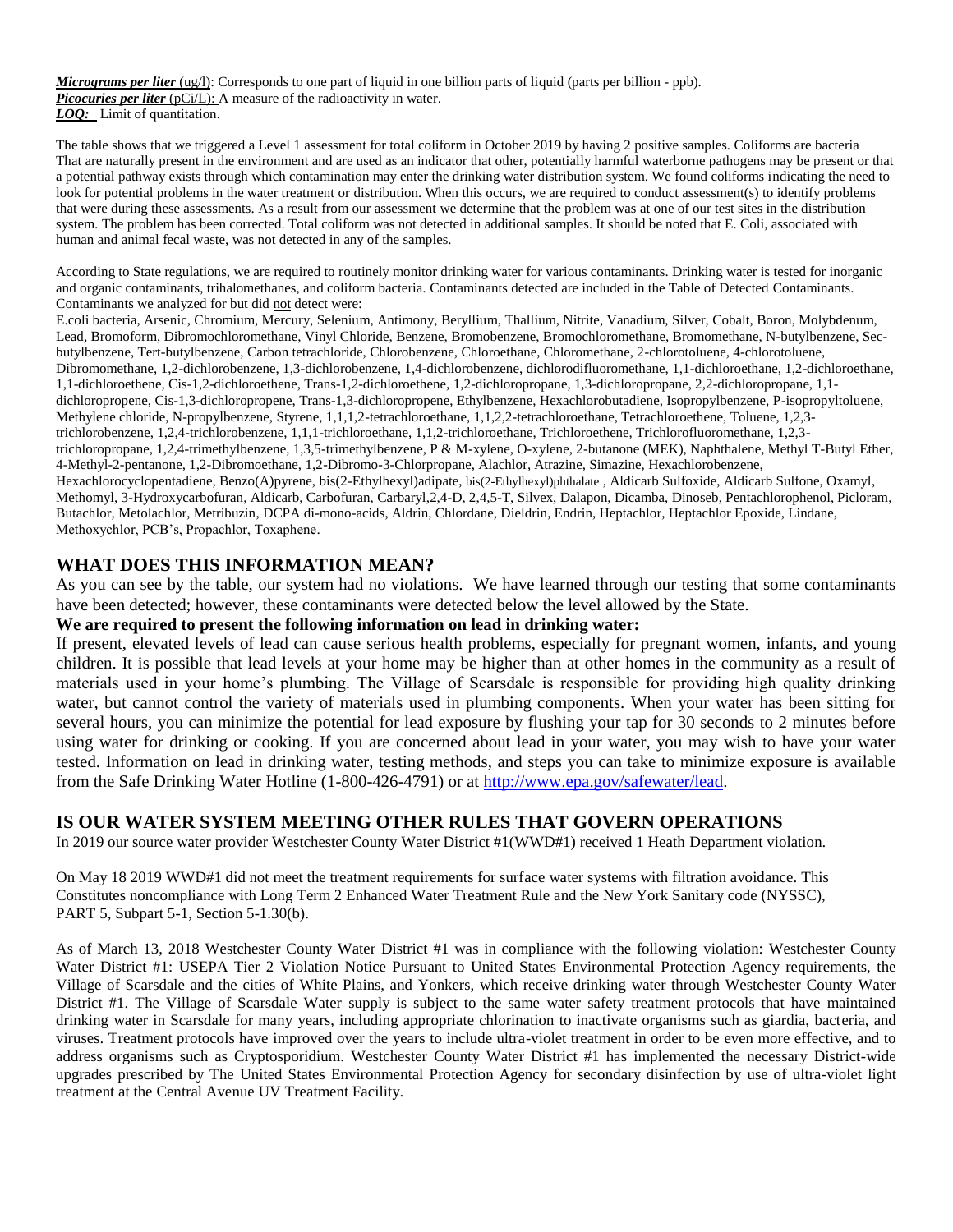## **INFORMATION ON GIARDIA**

Giardia is a microbial pathogen present in varying concentrations in many surface waters and groundwater under the influence of surface water. Giardia is removed/inactivated through a combination of filtration and disinfection or by use of ultra-violet light treatment. Current test methods do not allow us to determine if the organisms are dead or if they are capable of causing disease. Ingestion of Giardia may cause giardiasis, an intestinal illness. People exposed to Giardia may experience mild or severe diarrhea, or in some instances no symptoms at all. Fever is rarely present. Occasionally, some individuals will have chronic diarrhea over several weeks or a month, with significant weight loss. Giardiasis can be treated with anti-parasitic medication. Individuals with weakened immune systems should consult with their health care providers about what steps would best reduce their risks of becoming infected with Giardiasis. Individuals who think that they may have been exposed to Giardiasis should contact their health care providers immediately. The Giardia parasite is passed in the feces of an infected person or animal and may contaminate water or food. Person to person transmission may also occur in day care centers or other settings where handwashing practices are poor.

## **INFORMATION ON CRYPTOSPORIDIUM**

Cryptosporidium is a microbial pathogen found in surface water and groundwater under the influence of surface water. Current test methods do not allow us to determine if the organisms are dead or if they are capable of causing disease. Ingestion of Cryptosporidium may cause cryptosporidiosis, a gastrointestinal infection. Symptoms of infection include nausea, diarrhea, and abdominal cramps. Most healthy individuals can overcome disease within a few weeks. However, immuno-compromised people are at greater risk of developing life-threatening illness. We encourage immunocompromised individuals to consult their health care provider regarding appropriate precautions to take to avoid infection. Cryptosporidium must be ingested to cause disease, and it may be spread through means other than drinking water.

### **Variances and Exemptions:**

In accordance with the Federal Safe Drinking Water Act of 1986 and New York State requirements regarding the quality of potable water, we submitted a request for filtration avoidance of our raw water sources for both the Reeves Newsom Water Supply Station and the Ardsley Road Pumping Station. We received a variance from the New York State Department of Health in December 1991. This variance is still in effect.

The Village of Scarsdale was granted a Biofilm Variance from the New York State Department of Health on August 29, 1994. The variance recognizes that the maximum contaminant level cannot be used to determine the public health significance of coliform bacteria being detected in the distribution system when biofilms, and not contaminated water, is in the system.

# **DO I NEED TO TAKE SPECIAL PRECAUTIONS?**

Although our drinking water met or exceeded state and federal regulations, some people may be more vulnerable to disease causing microorganisms or pathogens in drinking water than the general population. Immuno-compromised persons such as persons with cancer undergoing chemotherapy, persons who have undergone organ transplants, people with HIV/AIDS or other immune system disorders, some elderly, and infants can be particularly at risk from infections. These people should seek advice from their health care provider about their drinking water. EPA/CDC guidelines on appropriate means to lessen the risk of infection by Cryptosporidium, Giardia and other microbial pathogens are available from the Safe Drinking Water Hotline (800-426-4791).

## **INFORMATION ON FLUORIDE ADDITION**

Our system is one of the many drinking water systems in New York State that provides drinking water with a controlled, low level of fluoride for consumer dental health protection. Fluoride is added to your water coming from our Catskill Aqueduct Source by the New York City DEP before it is delivered to us and at our Reeves Newsom pump station for source water delivered from Kensico Reservoir. According to the United States Centers for Disease Control, fluoride is very effective in preventing cavities when present in drinking water at a properly controlled level. To ensure that the fluoride supplement in your water provides optimal dental protection monitor fluoride levels on a daily basis to make sure fluoride is maintained at a target level of 0.7 mg/l. During 2019 monitoring showed that fluoride levels in your water at an average of 0.69 mg/l. None of the monitoring results showed fluoride at levels that approach the 2.2 mg/l MCL for fluoride.